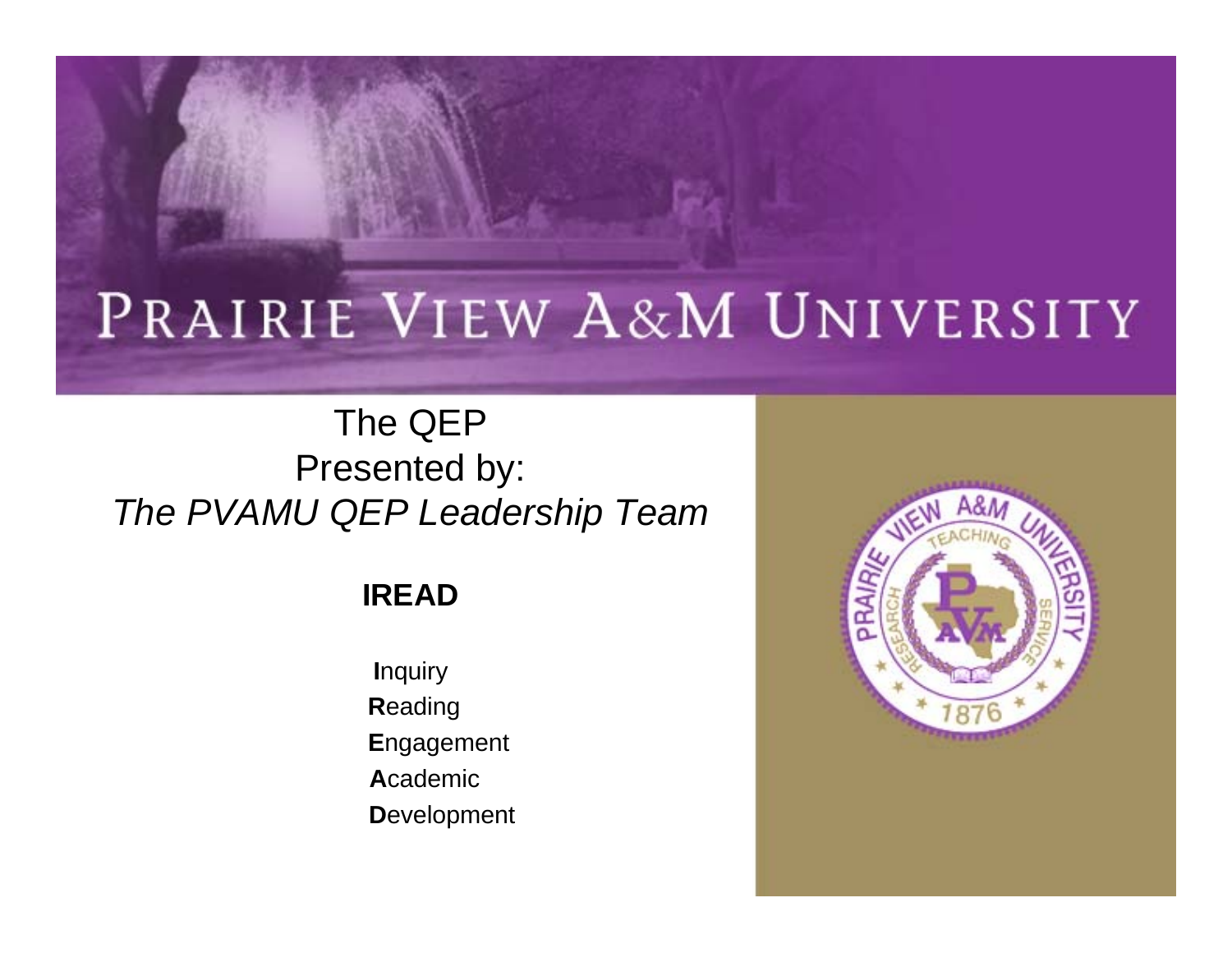### Mission

- • Prairie View A&M University is dedicated to **excellence in teaching, research and service**. It is committed to achieving relevance in each component of its mission by **addressing issues and proposing solutions through programs and services** designed to respond to the needs and aspirations of individuals, families, organizations, agencies, schools, and communities--both rural and urban. Prairie View A&M University is a state-assisted institution by legislative designation, serving a diverse ethnic and socioeconomic population, and a land-grant institution by federal statute.
- • Having been designated by the Texas constitution as one of the three "institutions of the first class" (1984), the University is committed to **preparing undergraduates in a range of careers** including but not limited to engineering, computer science, natural sciences, architecture, business, technology, criminal justice, the humanities, education, agricultural sciences, nursing, mathematics, and the social sciences. It is committed to advanced education through the master's degree in education, engineering, natural sciences, nursing, selected social sciences, agriculture, business, and human sciences. It is committed to expanding its advanced educational offerings to include multiple doctoral programs.
- • Though the University's **service area has generally extended throughout Texas and the world**, the University's target service area for offering undergraduate and graduate programs of study includes the Texas Gulf Coast Region; the rapidly growing residential and commercial area known as the Northwest Houston Corridor; and urban Texas centers likely to benefit from Prairie View A&M University's specialized programs and initiatives in nursing, juvenile justice, architecture, education, and social work.
- • The University's public service programs offered primarily through the Cooperative Extension Program target the State of Texas, both rural and urban counties. The University's research foci include **extending knowledge in all disciplines**  offered and incorporating research-based experiences in both undergraduate and graduate students' academic development.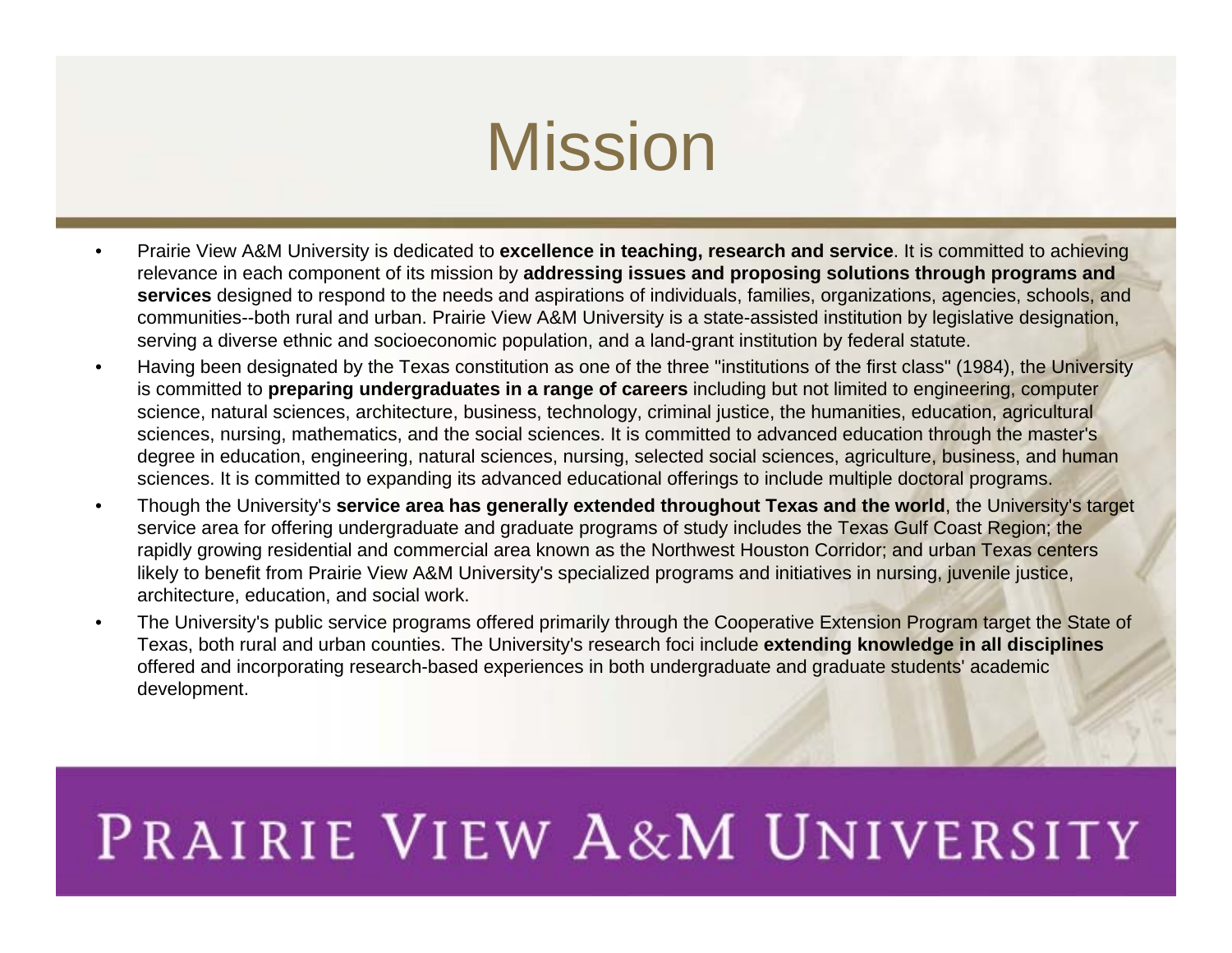### **Goals**

- •**Strengthen the Quality of Academic Programs**
- •**Improve the Academic Indicators of the Student Body**
- •**Increase Applied and Basic Research**
- •**Strengthen Environmental Health and Safety Programs on the Campus**
- •**Achieve (and maintain) Financial Stability**
- •**Increase the Efficiency of University Operations**
- •**Promote Programs that Contribute to Student Success**
- •**Strengthen University Advancement Programs including fund-raising**
- • **Increase and Enhance the Visibility and Awareness of the University to the Community at Large/all Stakeholders**
- •**Strengthen the Quality of the Athletics Program (Added as of Fall 2007)**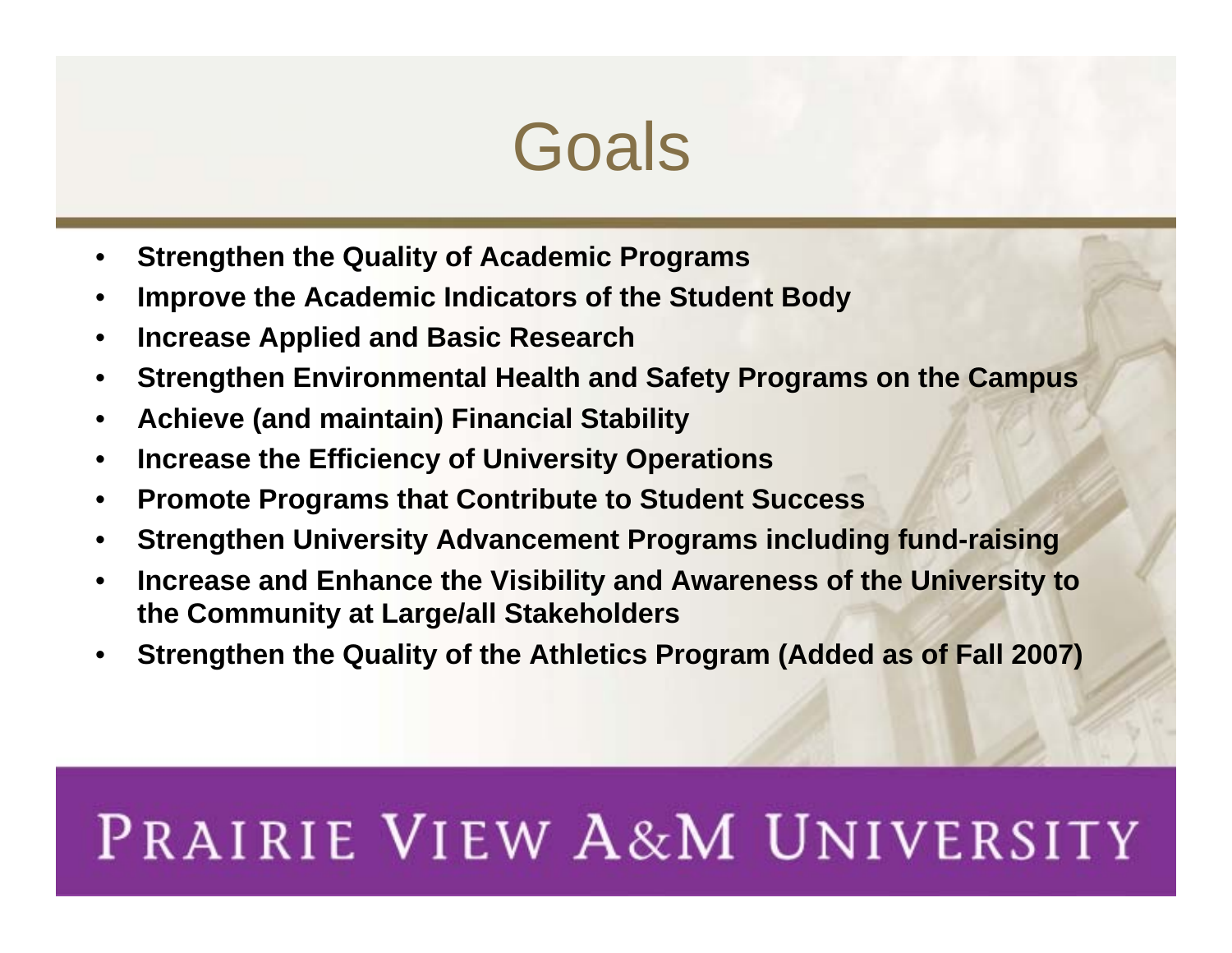# What is the QEP?

The QEP describes a carefully designed and focused course of action that addresses a well-defined topic or issue and that enhances student learning in knowledge, skills, behaviors, or values.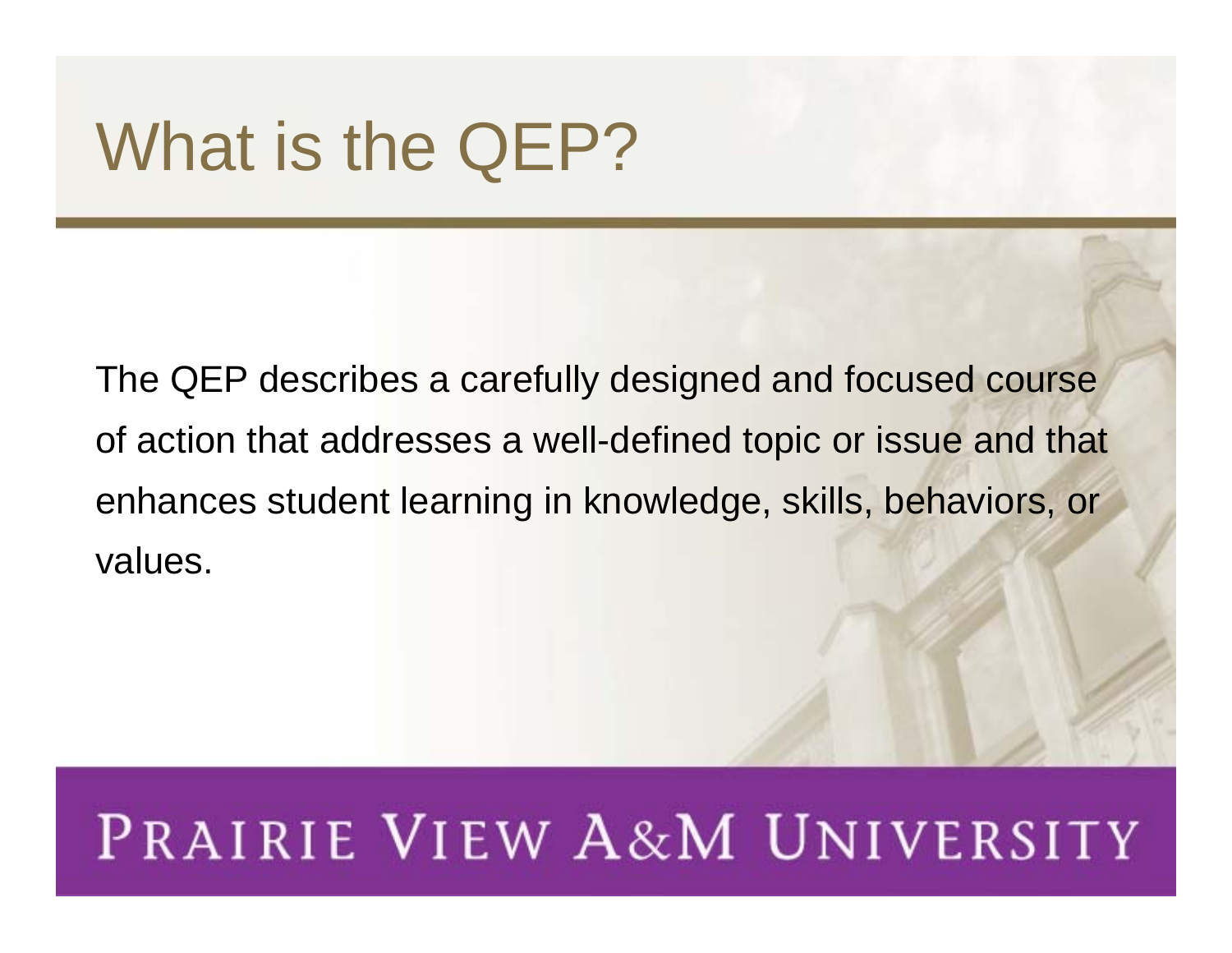# Target Audience & Treatment

### • **Target Audience:**

A volunteer group of 50 undergraduates proportionally selected from each college

### • **Treatment:**

Each college will choose one of eight books to sponsor a monthly iREAD activity, culminating into an Elite 8 Competition.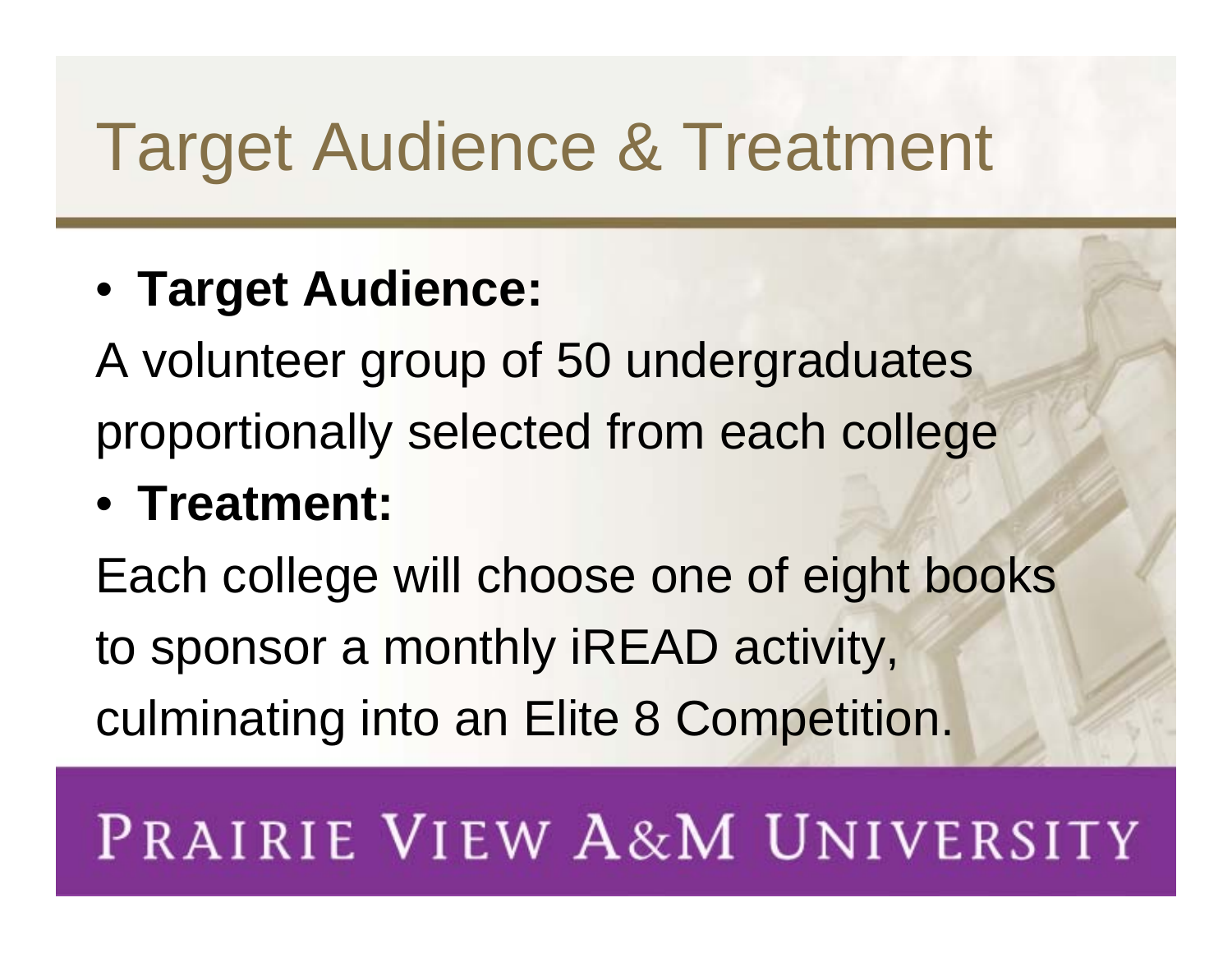# Expected Outcomes

- Increase the number of books students read outside their classes by at least 50%;
- Develop students' vocabulary;
- Improve students' fluency; and
- Advance students' comprehension.

\*As measured by the Nelson Denny Reading Test, among others \*Including an exit focus group to see that we're looking at indirect measures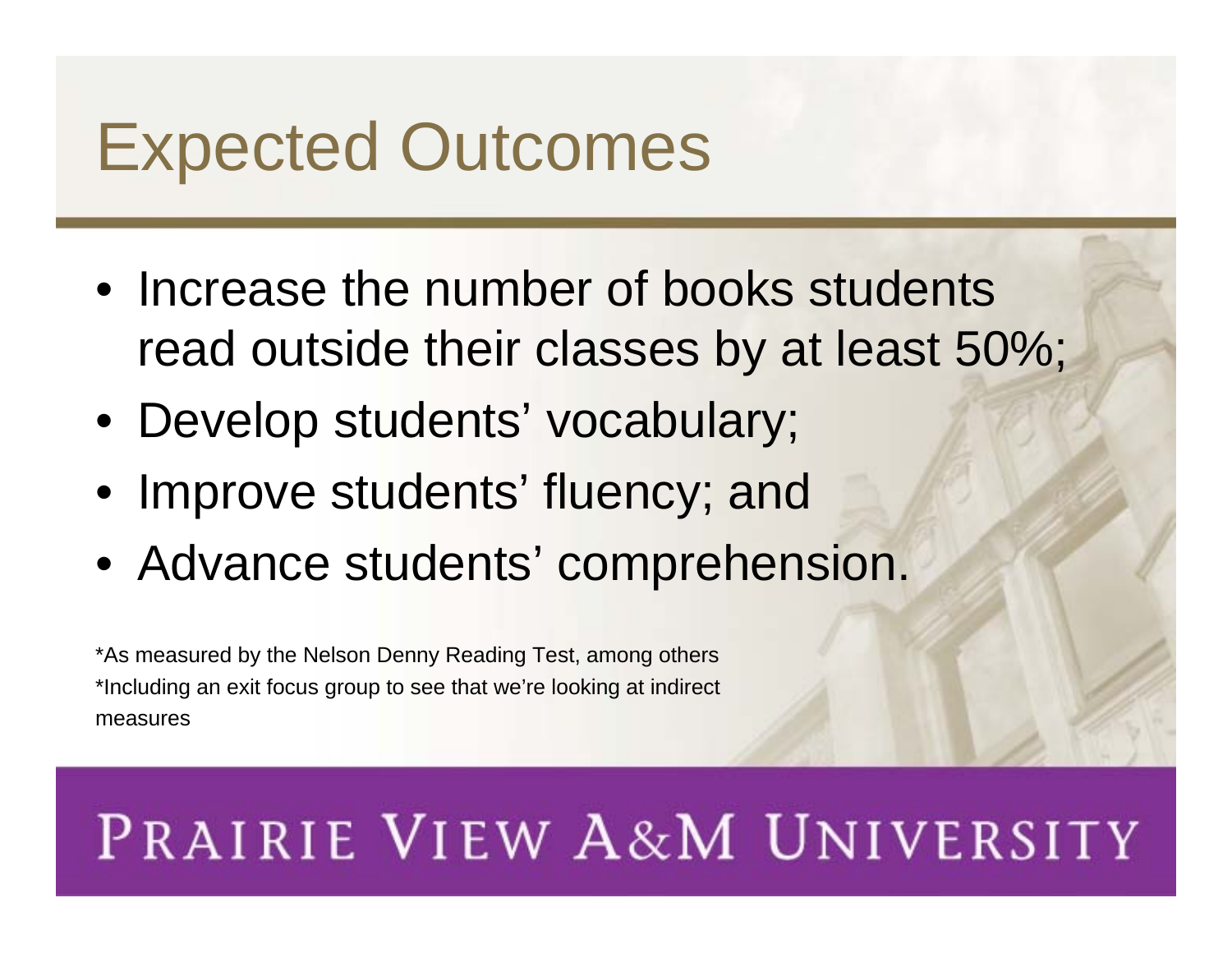#### **Survey Data – QEP Surveys Summary Results for Faculty & Staff, Alumni, and Students' Responses to QEP Concepts Survey**

**Percentage of Population Groups that selected QEP Concept as 1st or 2n<sup>d</sup> Choice (Strongly agreed or Agreed)**

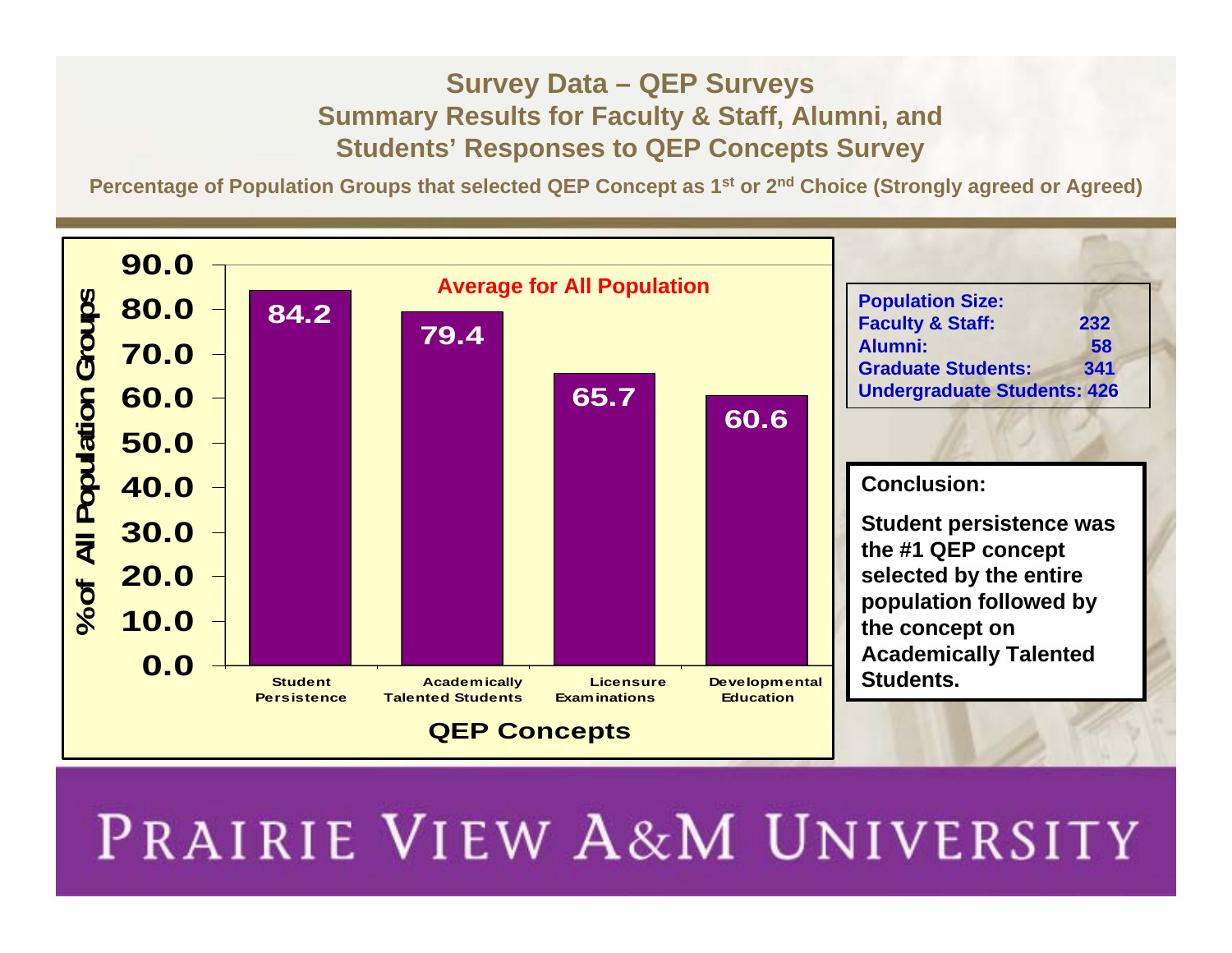#### **Survey Data – QEP Surveys Summary Results of Graduate and Undergraduate Students' Responses to QEP Student Learning Experiences**

**Percentage of students who selected the various Learning Experiences as being the ones they need most help with in order to increase their learning achievement.**

**Population Size:**

**Undergraduates: 426 Graduates: 341**

**Conclusion:Mentoring is the #1 learning experience selected by students as needing most help with in order to increase their learning achievement, followed by Intrusive Advising**

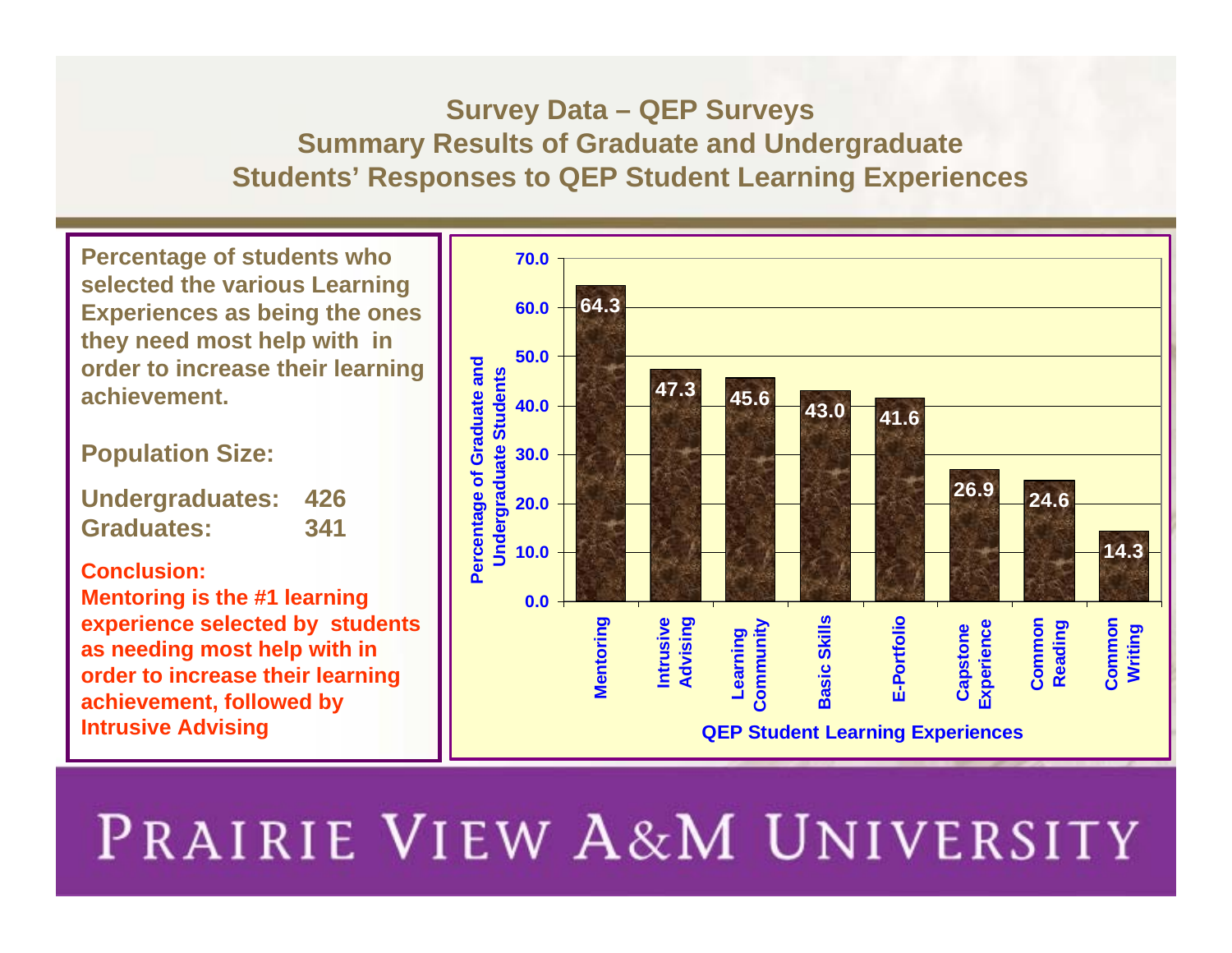# Reading

- CIRP Survey Item:
	- – During your last year in High School, how much time did you spend during the typical week reading for pleasure?

Source: CIRP 2006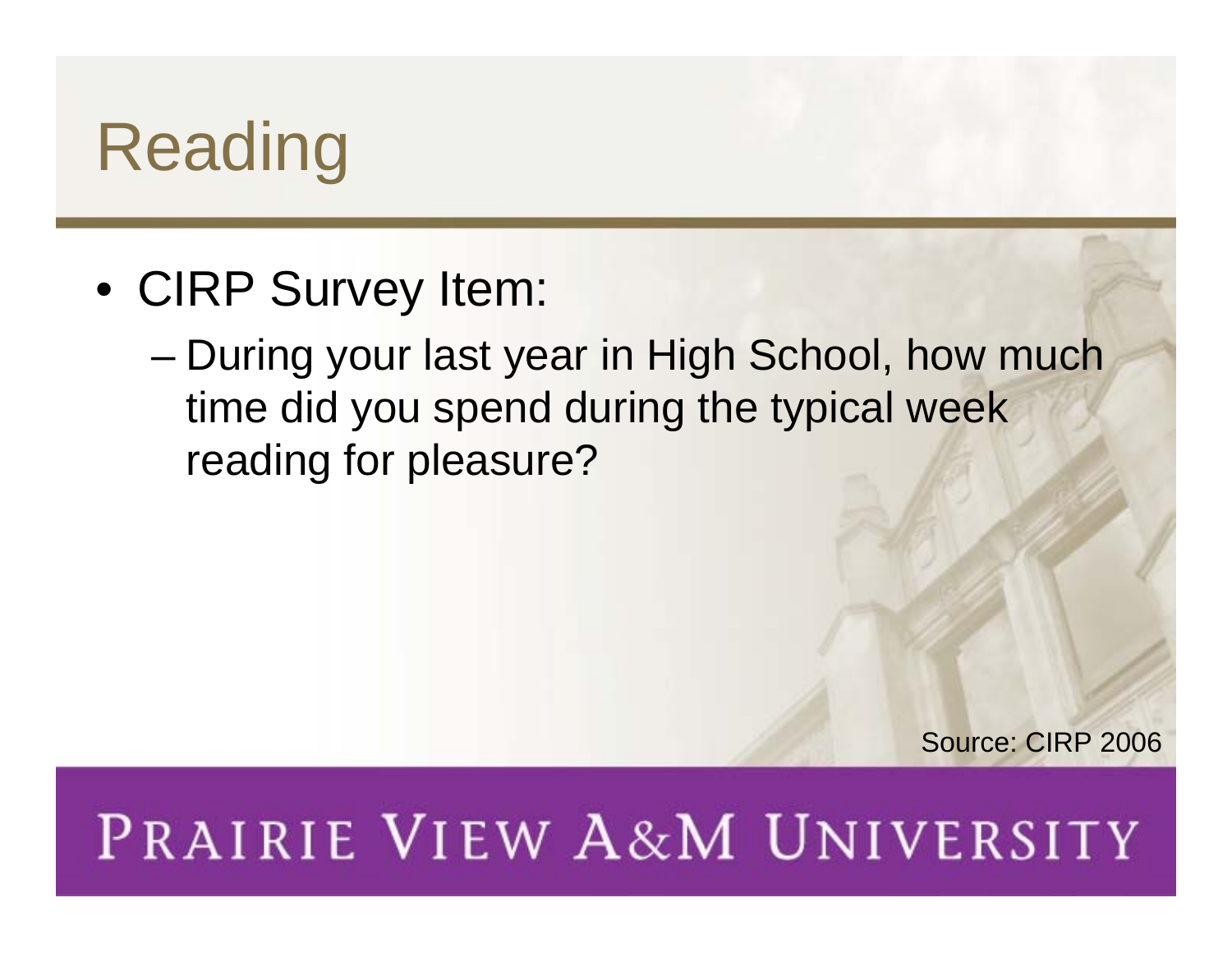# Percentage of FTFT Freshmen Reading for Pleasure

**First-Time, Full-Time Freshmen** 

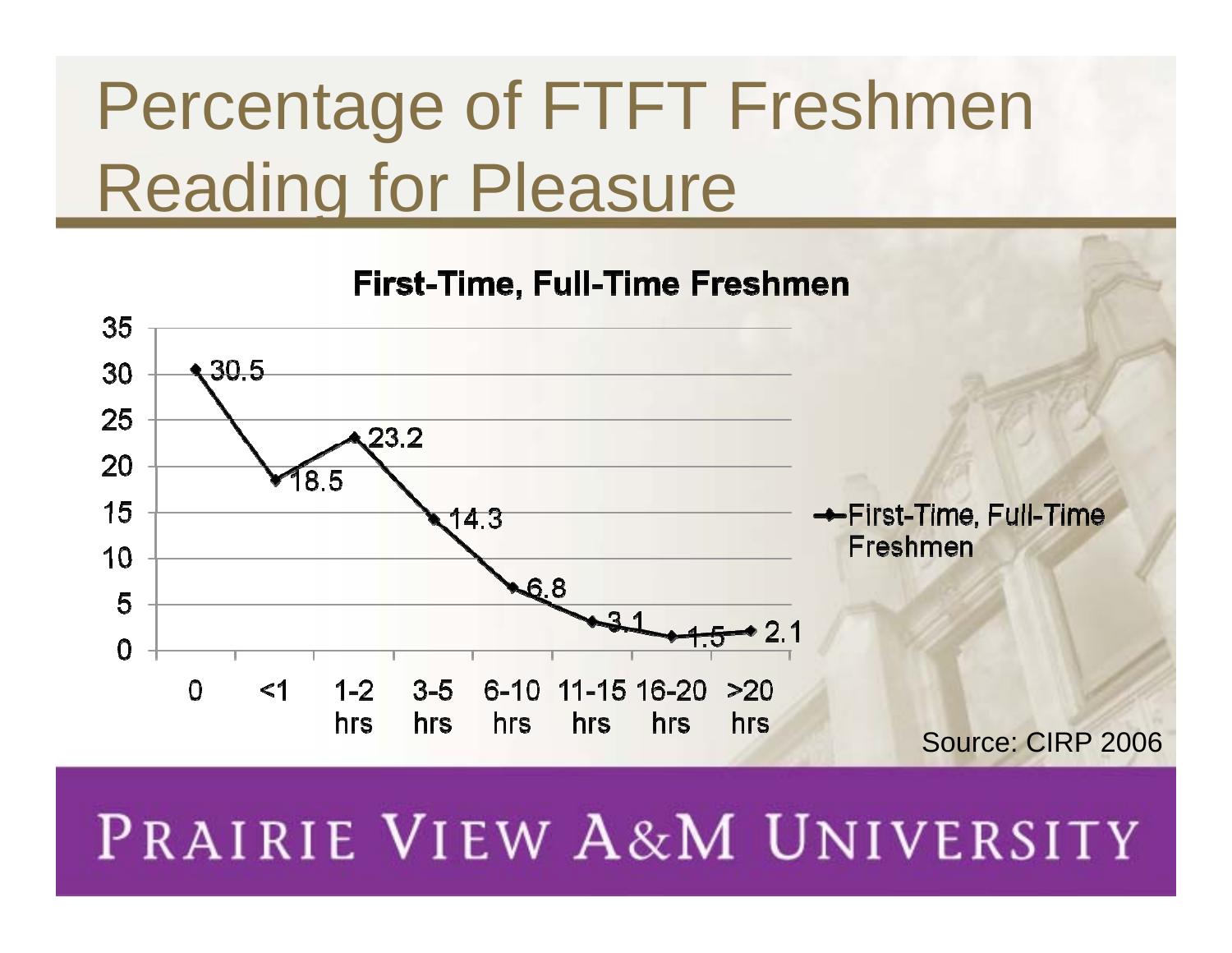# Percentage Differences by Gender

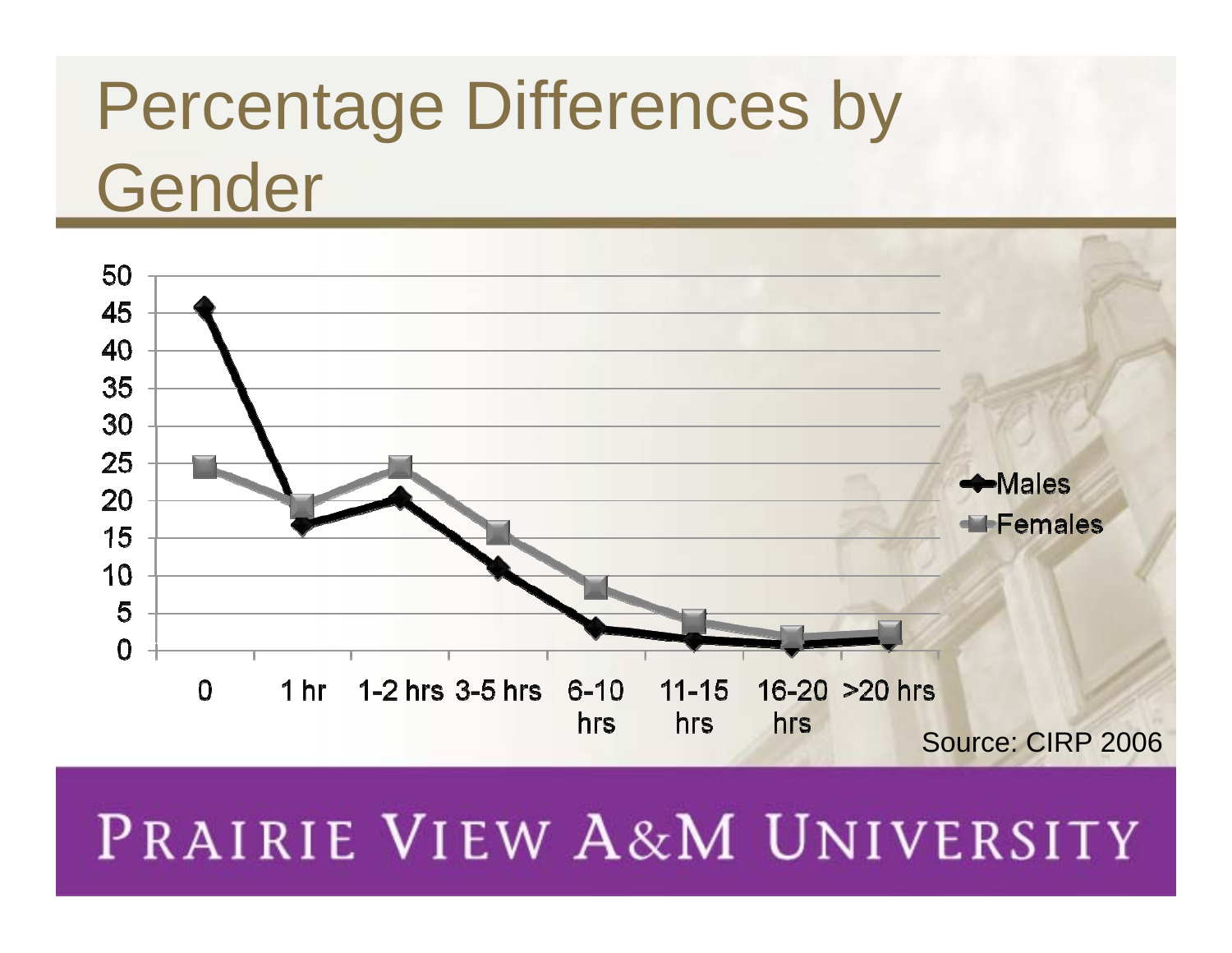# Number of Books Read

• NSSE Survey Item:

–During the current school year, about how much reading and writing have you done? The number of books (not assigned) read on your own for personal enjoyment or academic enrichment. Source: NSSE 2008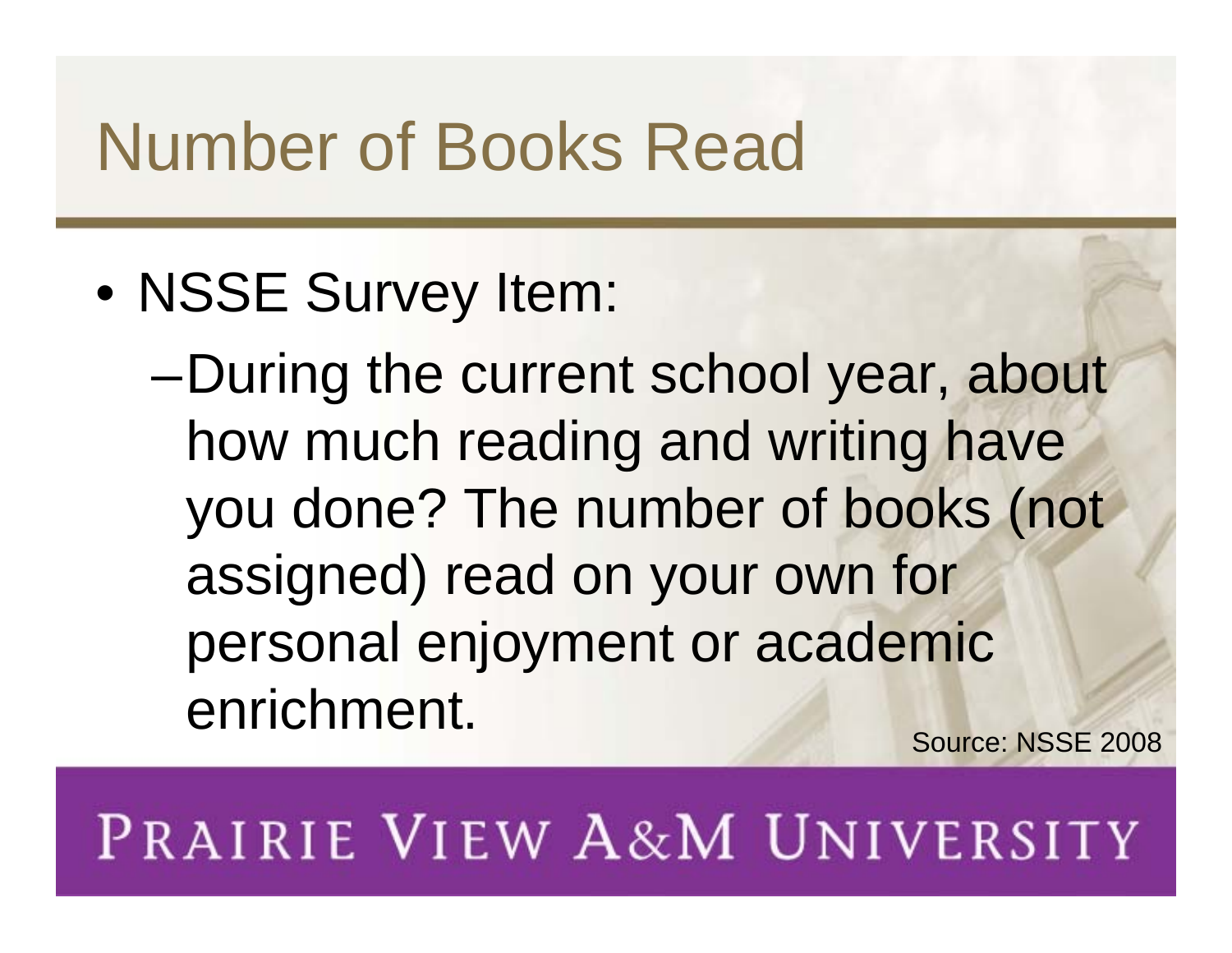# Number of Books Read for **Pleasure**

#### **Number of Books Read**